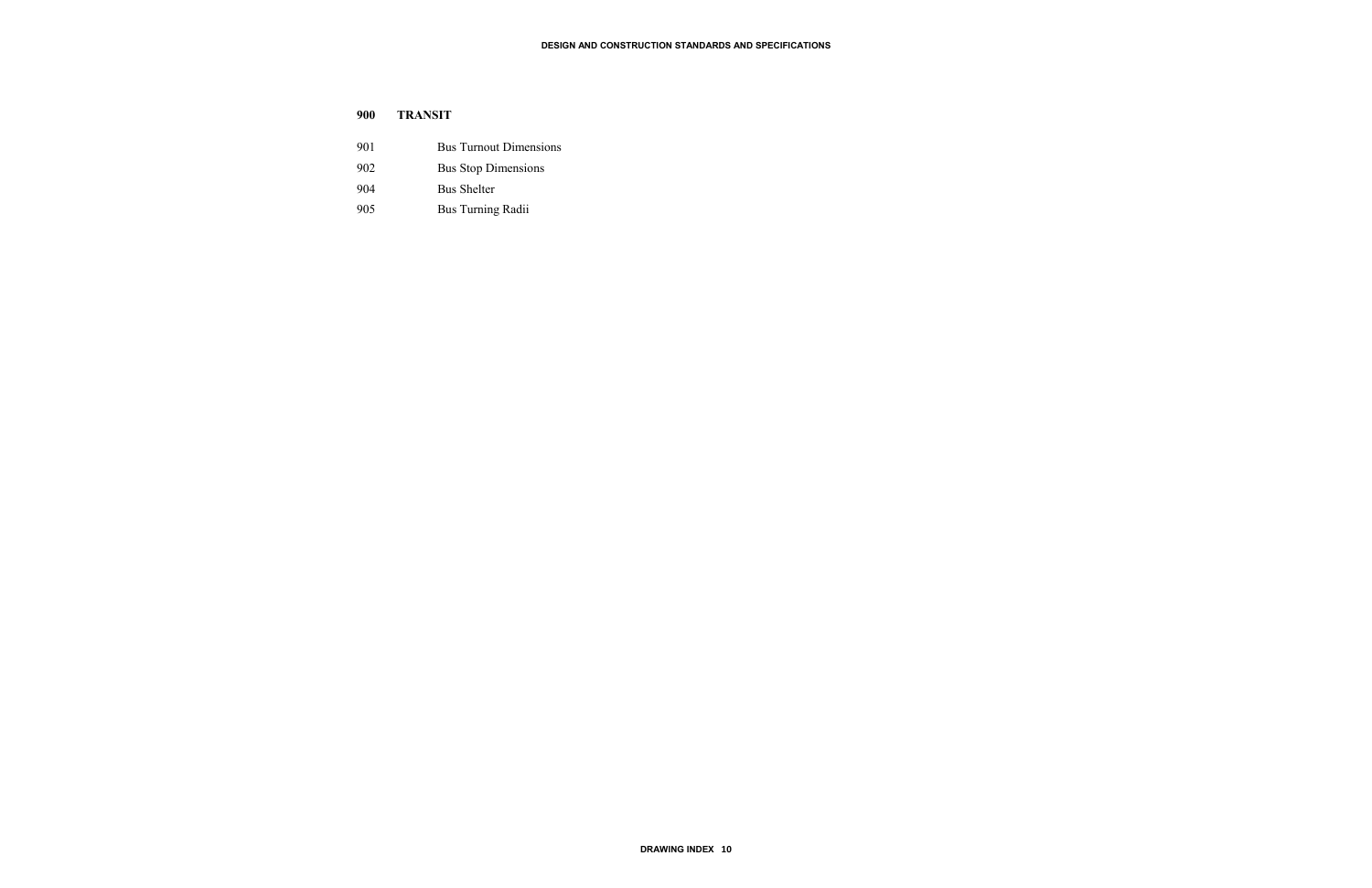



T:\ACAD\EPS-COE DESIGN & CONSTR SPECS FOR DEVELOPMENT\IN-WORK\STD901.DWG PLOTTED: 1/25/2019 1:38 PM

- **NOTES**<br>1. LOCAL ACCESS "A" & "B" STREETS AS DEFINED BY **TES<br>LOCAL ACCESS "A" & "B" STREETS AS DEFINED BY<br>STANDARD DRAWING 300, DO NOT REQUIRE BUS** <u>TES</u><br>LOCAL ACCE<br>STANDARD<br>TURNOUTS. NOTES<br>
1. LOCAL ACCESS "A" & "B" STREETS AS DEFINED BY<br>
STANDARD DRAWING 300, DO NOT REQUIRE BUS<br>
TURNOUTS.<br>
2. LOCATION AND REQUIREMENT FOR BUS STOPS WILL 1. LOCAL ACCESS "A" & "B" STREETS AS DEFINED BY<br>STANDARD DRAWING 300, DO NOT REQUIRE BUS<br>TURNOUTS.<br>2. LOCATION AND REQUIREMENT FOR BUS STOPS WI<br>BE AT THE DIRECTION OF THE CITY ENGINEER.<br>3. PAVEMENT SECTION FOR BUS TURNOUT
- TURNOUTS.<br>LOCATION AND REQUIREMENT FOR BUS STOF<br>BE AT THE DIRECTION OF THE CITY ENGINEER.
- BE AT THE DIRECTION OF THE CITY ENGINEER.<br>PAVEMENT SECTION FOR BUS TURNOUT SHALL BE<br>THE SAME AS REQUIRED FOR THE ADJACENT STREET, PAVEMENT SECTION FOR BUS<br>THE SAME AS REQUIRED FOR T<br>SEE STANDARD DRAWING 301.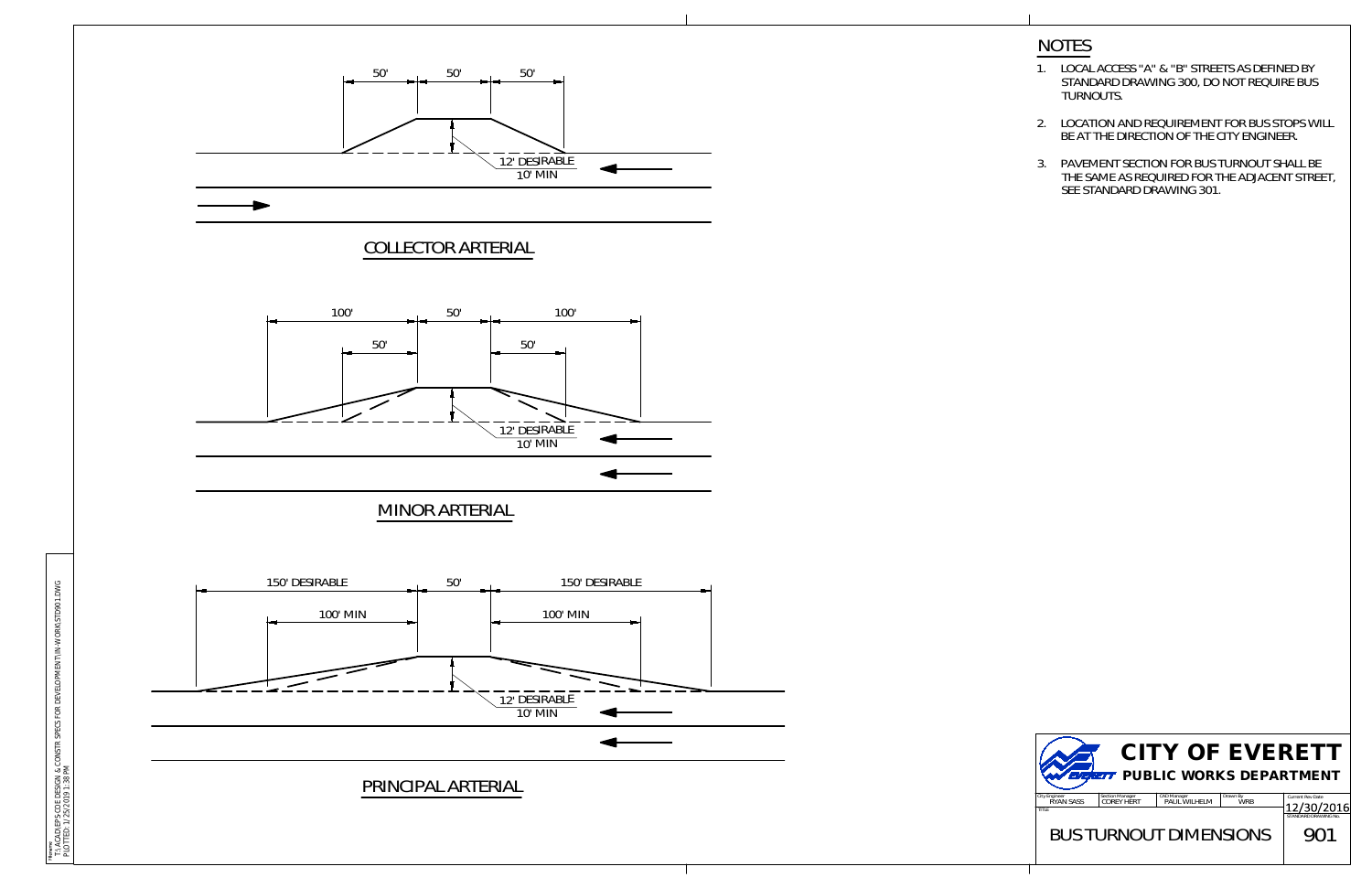- 
- 
- B. ENTRANCE CLEARANCE 60' MIN. FOR HIGH SPEED<br>AND/OR HIGH VOLUME STREETS.<br>C. EXIT CLEARANCE 40' MIN, 50' DESIRABLE FOR HIGH<br>SPEED AND/OR HIGH VOLUME STREETS.<br>D. CLEARANCE 25' IF ROUTE APPROACH/CONTINUES AND/OR HIGH VOLUME STREETS.<br>EXIT CLEARANCE - 40' MIN, 50' DE<br>SPEED AND/OR HIGH VOLUME ST<br>CLEARANCE - 25' IF ROUTE APPRC<br>STRAIGHT. 50' IF ROUTE
- APPROACH/CONTINUATION REQUIRES TURN AT





- 
- 
-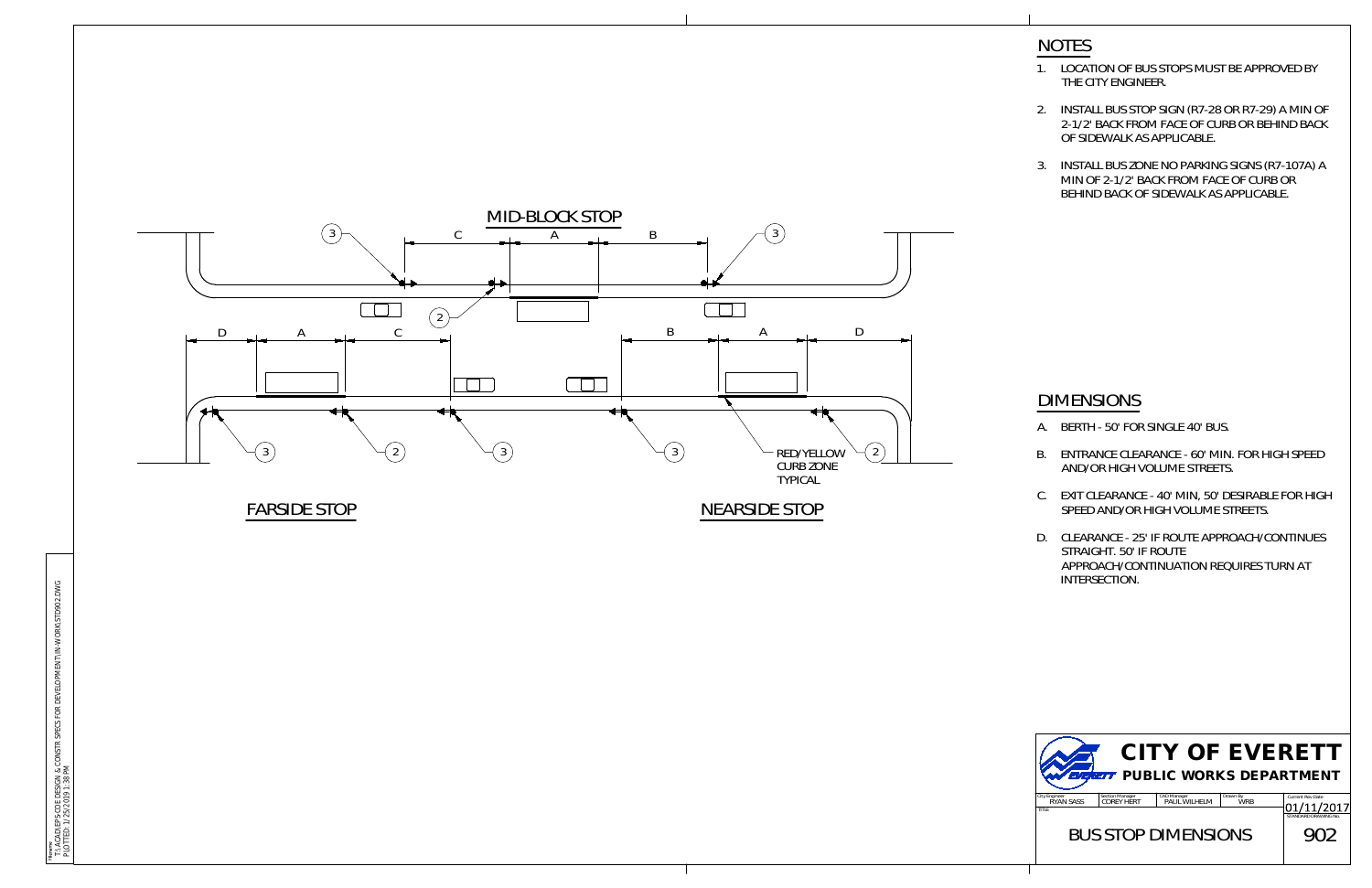

T:\ACAD\EPS-COE DESIGN & CONSTR SPECS FOR DEVELOPMENT\IN-WORK\STD904.DWG